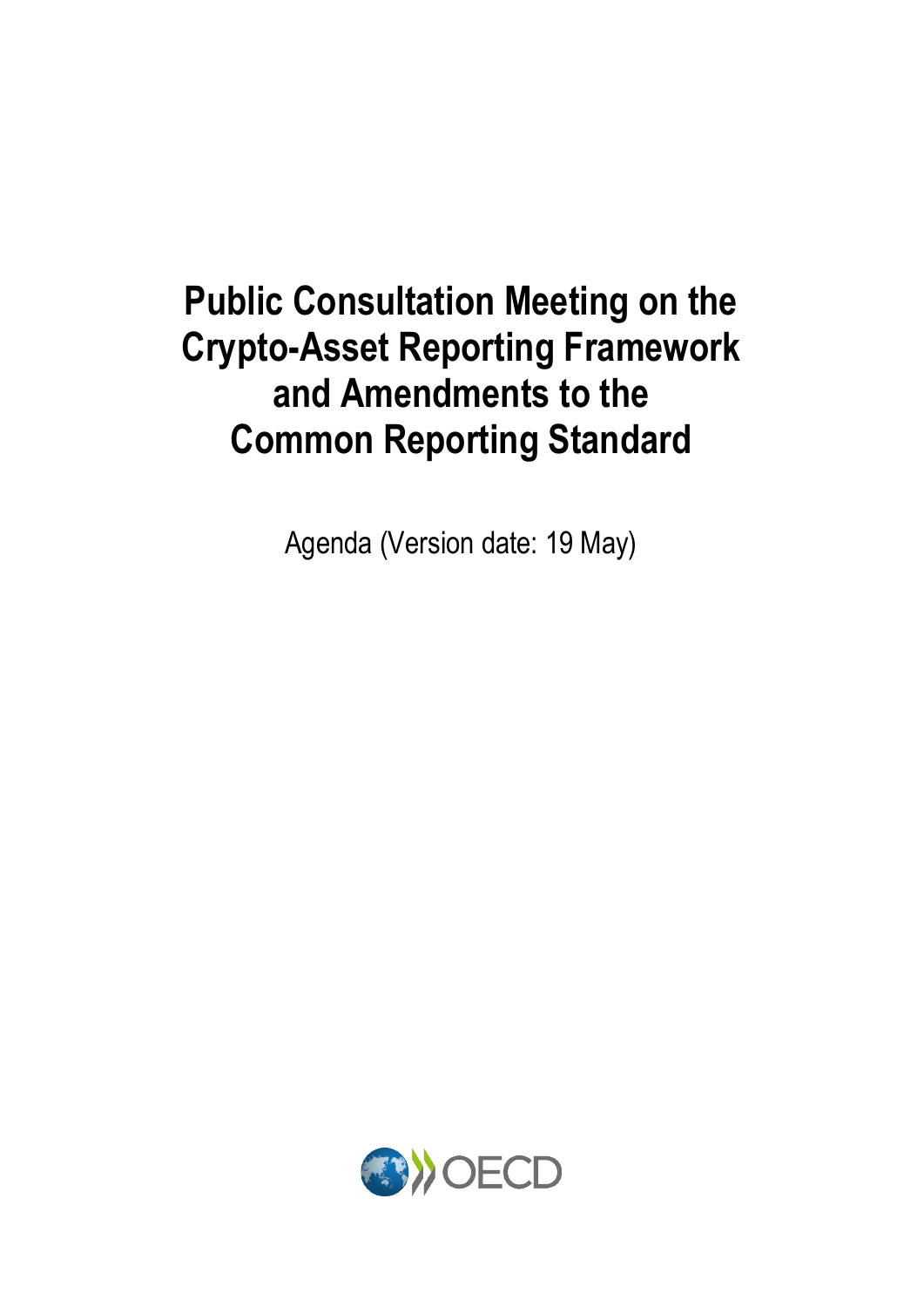## **Public Consultation Meeting on the Crypto-Asset Reporting Framework and Amendments to the Common Reporting Standard**

**2** |

*23 May 2022 • Hybrid Meeting* 

In recent years, financial markets have witnessed the development of new technologies and products that are changing investment and payment practices. One notable technology, cryptography, has enabled the creation of an entirely new asset type, Crypto-Assets, which can be transferred and held without interacting with traditional financial intermediaries and without any central administrator having full visibility on either the transactions carried out, or the location of Crypto-Asset holdings.

In addition to Crypto-Assets, certain new payment products (i.e. digital money products, including both crypto-based and other electronic money products, as well as Central Bank Digital Currencies) also provide electronic storage and payment functions similar to money held in a traditional bank account and are frequently offered by actors that are not covered by the Common Reporting Standard (CRS).

Against this background, the OECD is advancing work to modernise the tax transparency instruments available to tax administrations. Firstly, the OECD is developing a new global tax transparency framework which provides for the automatic exchange of tax information on transactions in Crypto-Assets in a standardised manner (hereinafter referred to as the "Crypto-Asset Reporting Framework" or "CARF").

Secondly, after seven years since its adoption, the OECD has launched the first comprehensive review of the CRS, with the aim of further improving the operation of the CRS, based on the experience gained by governments and business. To this end, the OECD is proposing a set of amendments to the CRS, in order to bring new financial assets, products and intermediaries in scope, because they are potential alternatives to traditional financial products, and to strengthen the due diligence and reporting requirements, while avoiding duplicative reporting with that foreseen in the CARF.

In response to the call for public input, the OECD has received written comments from nearly 80 different contributors. This public consultation meeting will focus on key questions identified in the consultation document and raised in the written submissions.

The Public Consultation will be held in a hybrid format, with limited in-person attendance at the OECD Conference Centre, as well as participation via the Zoom platform and streamed live on [OECD TV.](https://oecdtv.webtv-solution.com/)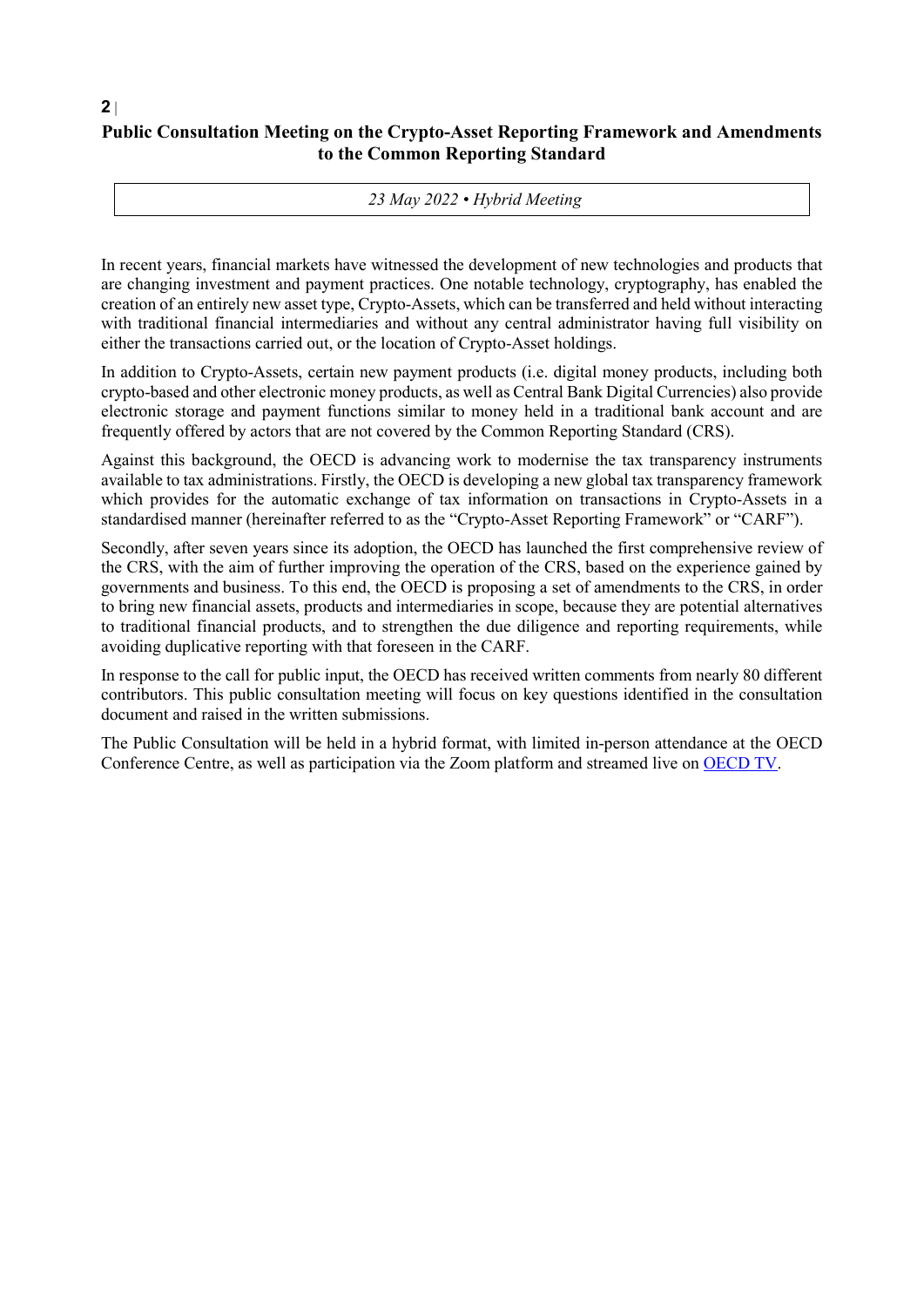## **Monday 23 May 2022**

10:00 – 10:15 (all times are Central European Summer Time)

#### **Welcome and introduction**

• **John Nash**, Co-Chair of Working Party No. 10 on Exchange of Information and Tax Compliance

## $10:15 - 10:30$

#### **Remarks from the Chair of the Working Party No. 10 Business Advisory Group**

• **Keith Lawson**, Chair of the Working Party No. 10 Business Advisory Group,

*Part I – Proposed Revisions to Common Reporting Standard* 

#### $10:30 - 11:45$

#### **Panel 1: Future-proofing the scope of the CRS**

Discussion of proposed revisions to ensure proper coverage of the CRS, including the coverage of digital money products such as Central Bank Digital Currencies, as well as the treatment of charities.

*Moderator:* 

• **Artur Olszewski**, Adviser, International Co-operation Unit, International Co-operation and Tax Administration Division, OECD Centre for Tax Policy and Administration

#### *Panellists:*

- **Corinna Hedtke,** Regional Lead Europe, Africa & Middle East, Client Tax Information, Standard Chartered Bank
- **Andres Knobel,** Consultant, Tax Justice Network
- **David Pitaro,** Director, Ministry of Finance, Italy
- **Thaer Sabri,** Chief Executive, Electronic Money Association
- **Hanna Surmatz,** Enabling Environment Manager, Philanthropy Europe Association

*Coffee Break*  $12:00 - 13:30$ 

## **Panel 2: Strengthening the due diligence and reporting requirements under the CRS**

Discussion of updates to the CRS due diligence and reporting requirements, including interaction with Crypto-Asset Reporting Framework.

*Moderator:* 

• **Colby Mangels,** Adviser, International Co-operation Unit, International Co-operation and Tax Administration Division, OECD Centre for Tax Policy and Administration

#### *Panellists:*

- **Kalle Hirvonen,** Head Tax Advisor, Finnish Tax Administration
- **Mark Huyan,** Executive Director, Tax, J.P. Morgan
- **Roger Kaiser,** Senior Policy Adviser, Tax & Compliance, European Banking Federation
- **Henrik Paulander,** Head of Sector Administrative Cooperation, European Commission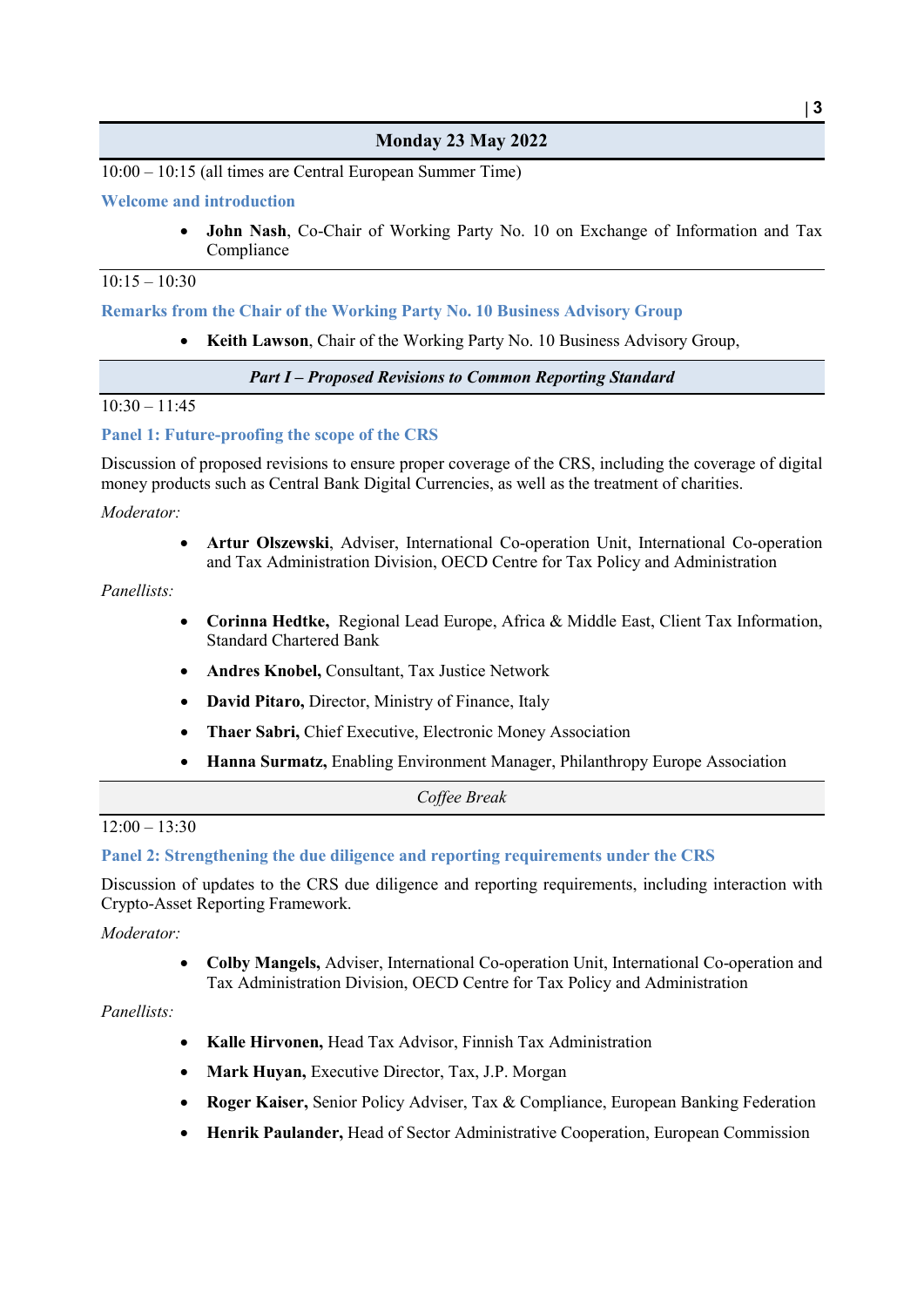*Lunch Break (13:30 – 14:30)*

## *Part II – Crypto-Asset Reporting Framework*

 $14:30 - 16:15$ 

## **Panel 3: Crypto-Assets and intermediaries in scope**

Discussion of scope of Crypto-Assets and Reporting Crypto-Asset Service Providers under the Crypto-Asset Reporting Framework, consistency with FATF definitions on Virtual Assets and Virtual Asset Service Providers and implications for industry.

### *Moderator:*

• **Philip Kerfs**, Head of Unit, International Co-operation Unit, International Co-operation and Tax Administration Division, OECD Centre for Tax Policy and Administration

### *Panellists:*

- **James Gillespie,** Policy Advisor, HM Treasury, United Kingdom
- **Erika Nijenhuis,** Senior Counsel, U.S. Department of the Treasury, Office of Tax Policy
- **Lisa Zarlenga,** Partner, Steptoe & Johnson, representing the Chamber of Digital Commerce
- **Lawrence J Zlatkin,** Vice President, Tax, Coinbase

### *Coffee break*

### $16:30 - 18:15$

### **Panel 4: Due diligence and reporting requirements under the CARF**

Discussion of proposed due diligence and reporting requirements under the CARF, including requirements for identifying Crypto-Asset Users, valuation methods for reporting Crypto-Asset transactions and reporting with respect to wallet addresses, transfers, and Reportable Retail Payment Transactions.

### *Moderator:*

• **Paul Hondius,** Senior Adviser, International Co-operation Unit, International Cooperation and Tax Administration Division, OECD Centre for Tax Policy and Administration

### *Panellists:*

- **Liz Chien,** Head of Global Tax, Protocol Labs
- **Lauren Griffin,** Head of Tax Transparency, HM Treasury, United Kingdom
- **Corné Plooy,** Software Developer, Bitonic
- **Andreas Rohrer,** Tax Specialist in Banking at Swiss Bankers Association
- **Jamison Sites,** Blockchain/Digital Assets Tax Lead and Financial Services Senior Analyst, RSM US LLP

### $18:15 - 18:30$

### **Concluding remarks**

• **Monica Bhatia**, Co-Chair of Working Party No. 10 on Exchange of Information and Tax Compliance